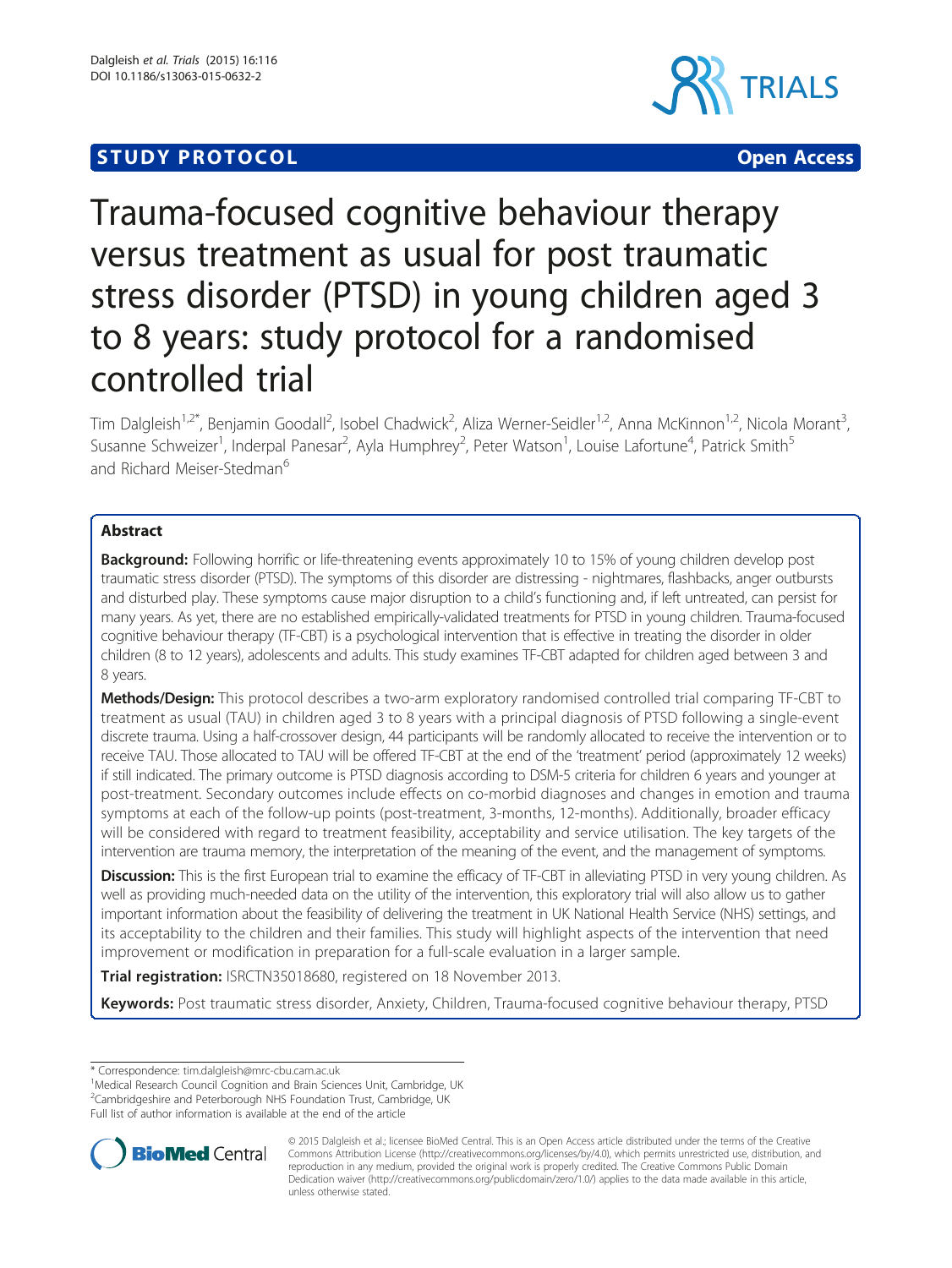#### Background

Post traumatic stress disorder (PTSD) is a deeply distressing and disabling anxiety disorder comprising symptoms of trauma re-experiencing (for example, flashbacks, nightmares), avoidance (for example, social withdrawal, emotional numbing), and hyper-arousal (for example, anger outbursts). Children, like adults, can develop PTSD following exposure to a number of discrete traumatic events, including interpersonal violence, road traffic collisions and burns [\[1-3](#page-8-0)]. Until the publication of the Diagnostic and statistical manual of mental disorders 5th edition (DSM-5: [\[4](#page-8-0)]) the diagnostic criteria had been adult-orientated, which led to an under-diagnosis of PTSD when compared to more developmentally sensitive criteria [[5](#page-8-0)]. Young children have a limited ability to convey their subjective experiences, as a result of their limited cognitive and expressive language skills [\[6](#page-8-0)] and consequently it has been necessary to focus on more behavioural markers of distress. Young children typically display a different range of behaviours to adults, which Carpenter and Stacks summarised as including: refusal to eat or trouble keeping food down; extreme difficulty falling asleep or frequent night-waking; or changes in responsiveness to an adults efforts to soothe them that may include responding with heightened irritability, fearful expressions, crying or blank expressions under circumstances that do not normally produce these effects (that is face-to-face play or efforts to comfort) [[7\]](#page-8-0).

PTSD is frequently co-morbid with other psychiatric conditions such as anxiety and depression and markedly impairs educational, social and daily functioning [\[5](#page-8-0)]. Traumatic events are experienced by up to two thirds of children by age 16 [\[8](#page-8-0)] including in preschool and early school years, even when excluding abuse. A significant proportion (10 to 40%) of these younger children who are exposed to non-abuse traumas are severely affected and go on to develop PTSD [[3,9-12](#page-8-0)]. For example, 10 to 14% of 3 to 8 year-old children are diagnosed with PTSD when assessed with developmentally appropriate criteria 6 months after presenting at a UK Emergency Department (ED) following acute trauma [[3\]](#page-8-0). There is evidence that if left untreated, PTSD in children and young people can lead a chronic course lasting a number of years [\[13](#page-8-0)]. In support of this, 10 to 15% of 3 to 8 yearolds have previously been found to have PTSD 3 years after a trauma, which is in line with consensus in the field that chronic PTSD in young children following discrete traumas shows little spontaneous remission [\[3](#page-8-0)]. Part of the difficulty is that experiencing trauma at a young age can disrupt typical developmental processes, so higher levels of mood and behavioural problems are seen in comparison to control groups, increased difficulty coping with frustration, bouts of intense fear, sleep disturbances, regression in developmental achievements and social withdrawal [\[14](#page-8-0)], which can obviously lead to cumulative difficulties if left untreated.

The National Institute for Health and Care Excellence (NICE; [\[15\]](#page-8-0)) guidelines recommend psychological treatment for PTSD, the 'gold standard' of which is trauma-focused cognitive behavioural therapy (TF-CBT). Importantly, the guidelines acknowledge that there is currently no evidence base for TF-CBT in younger children [\[15\]](#page-8-0). Despite clear clinical demand, the majority of children with PTSD go untreated. There is now an urgent need for the development of an evidence base for treatment of PTSD in young children. The current study meets this need.

Research evaluating TF-CBT in older children and adults has established an empirical base supporting the efficacy of the intervention [[16\]](#page-8-0). Given the rapid development seen in younger children it is necessary to evaluate this paradigm separately to adults and older children. To date, there has only been one small pilot clinical trial examining TF-CBT in younger children, where children were allocated either to receive 12 sessions of manualised TF-CBT or to a waitlist control group [\[17](#page-8-0)]. The results of this study, conducted in New Orleans, USA, supported the feasibility and impact of developmentallytailored CBT with a large effect size and treatment gains maintained at the 6-month follow-up. However, the results from this study are unlikely to be generalisable, particularly within the UK, given that the trial was conducted in an underprivileged, low social-economic group in an urban American setting [\[17\]](#page-8-0). Based on our previous work with older children and adolescents, aged 8 to 17 years, showing that TF-CBT improves symptoms of PTSD, anxiety, and depression, as compared to a waitlist control group, we adapted this programme [\[18\]](#page-8-0) to provide a 12-session intervention suitable for young children (TF-CBT-YC) aged 3 to 8 years, following a single-incident traumatic event.

This study has been designed to answer three main questions. First, do children, diagnosed with PTSD, experience symptom reduction to sub-clinical levels following TF-CBT-YC? Secondly, is the treatment feasible and acceptable? Thirdly, is the cost of implementing TF-CBT-YC likely to represent a saving to the UK National Health Service (NHS) in terms of reducing the overall costs associated with service use post-trauma?

#### Methods/Design

#### Study design

This study is a two-arm pilot randomised controlled trial (RCT) comparing TF-CBT-YC with treatment as usual (TAU). A half-crossover design will be employed such that participants allocated to the TAU arm will be offered the intervention after a 12-week waiting period if still indicated. Participants will be assessed 4 times during the study - at baseline, at post-TAU or -treatment,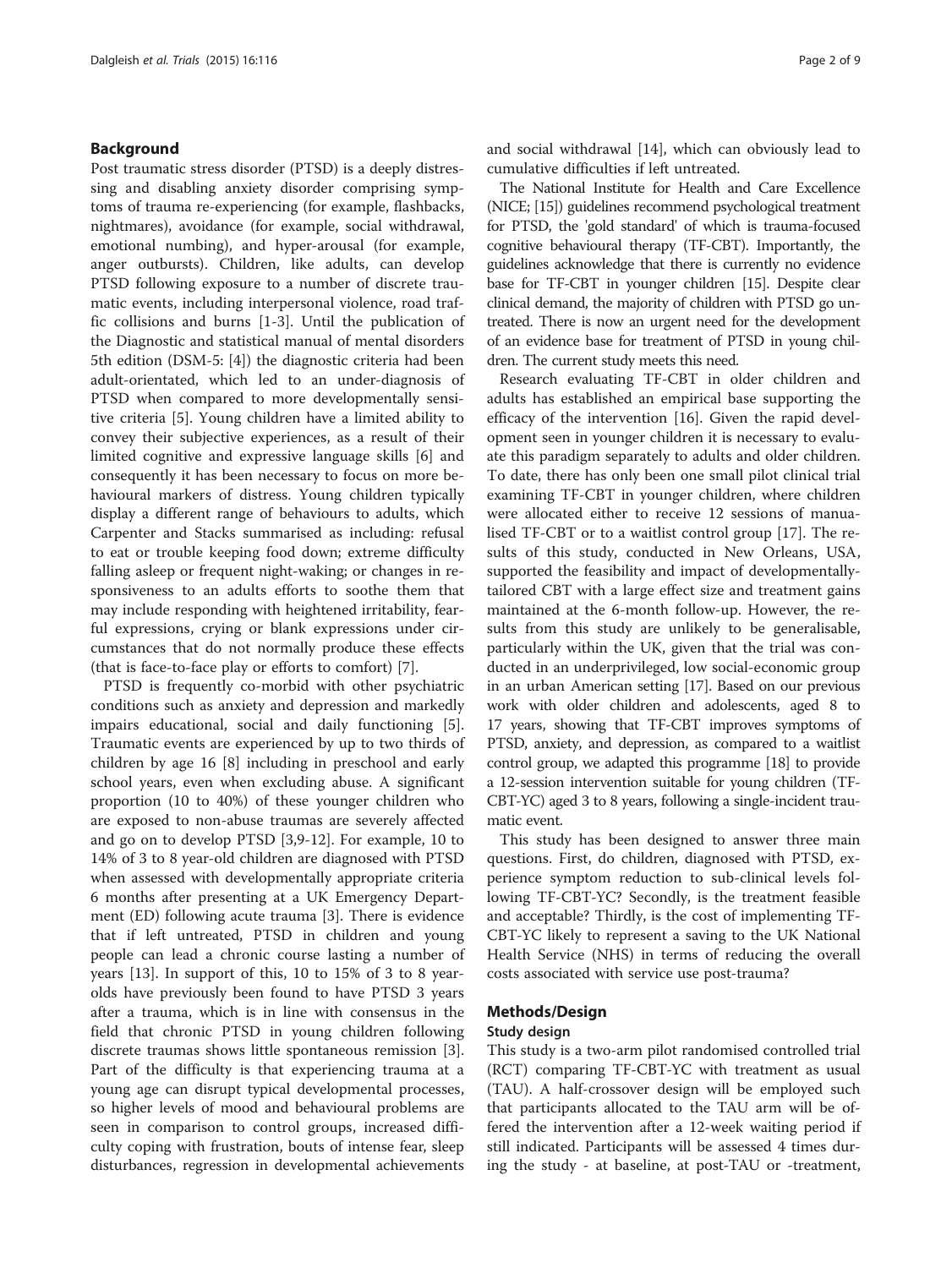and at 3-month and 12-month follow-up for participants allocated to the treatment condition (see Figure [1](#page-3-0)). The post-treatment assessment will be conducted in the week following treatment completion and the post-TAU assessments will be at a comparable duration in the TAU arm.

#### **Participants**

A total of 44 children aged 3 to 8 years with a principal diagnosis of PTSD will be randomised to either TAU ( $n =$ 22) or TF-CBT-YC ( $n = 22$ ). For study inclusion, participants will meet criteria for a diagnosis of PTSD for children 6 years and younger according to the DSM-5 [[4](#page-8-0)], as assessed using the Diagnostic Infant and Preschool Assessment (DIPA; [\[19\]](#page-8-0)). Eligible participants will have experienced a discrete stressor (for example, accident, witnessing or experiencing violence, medical emergency or procedure). Children with both acute (1 to 6 months post-trauma) and chronic (>6 months post-trauma) PTSD will be included, given that there is evidence that TF-CBT-YC benefits both groups [\[17\]](#page-8-0).

Exclusion criteria comprise head trauma (Glasgow Coma  $Score < 8$ ); learning disability, but not specific learning difficulties; autism; another primary psychiatric diagnosis that warrants treatment using a psychological therapy ahead of the traumatic stress response; inability to speak English within the family; ongoing exposure to threat; and history of organic brain damage. Victims of chronic sexual or physical abuse will not be invited into the trial because of the need to involve specialist services. Appropriate referrals will be made in this case.

#### Determination of sample size

Although a standard power calculation based on detecting treatment effects is the conventional approach to determining sample sizes for definitive clinical trials, the main aim of the current pilot trial is to investigate the core protocol and procedural uncertainties, in preparation for a later scaled up evaluation of the intervention in line with current guidance [\[20\]](#page-8-0). Nonetheless, we will obtain working knowledge of the likely effect size of the intervention itself. Seventeen participants per arm (TF-CBT-YC versus TAU) is enough to detect a difference in the recovery percentage as small as 44% on the DIPA diagnosis of PTSD, with 80% power at the 1-tailed 5% level of significance (45% in TAU versus 89% in TF-CBT-YC). These figures fall within the intent-to-treat outcomes in our previous trial in older children [[18](#page-8-0)] (WL: 42% versus TF-CBT: 92%). These group sizes would also detect differences as small as 1.0 standard deviation (SD) unit on our continuous outcome of PTSD symptomatology, given the same power and level of significance. This would have provided sufficient power to detect group differences both in our previous trial [[18](#page-8-0)]

(adjusted effect size: Child PTSD Symptom Scale [[21\]](#page-8-0) = 2.48 SD units) and in the New Orleans trial [[17](#page-8-0)] (adjusted effect size: PTSD symptom count = 1.32 SD units). To account for 20% potential attrition we will, therefore, recruit 22 young children per arm to the trial. It is important to note that the use of a half-crossover design with the initial TAU participants being offered TF-CBT-YC augments the sample size for the pre- to posttreatment comparisons on outcomes.

#### Recruitment

There are two pathways through which participants will be recruited. The first is via an embedded prospective longitudinal study of trauma-exposed children, who have attended EDs in East Anglia, UK. Children attending EDs in hospitals in East Anglia after a single- event trauma (typically a road traffic accident or assault, but also including falls and other accidental or medical injuries) will be invited to take part in a screening study component of this project. Initially, parents of children exposed to a discrete trauma satisfying the study inclusion criteria will be sent details of the study by post and then contacted by a member of the ED team within 1 to 2 weeks post-trauma to assess eligibility and to obtain verbal consent to take part in this prospective longitudinal study. Consenting families will then be contacted at 2 to 4 weeks and again at 3 months post-trauma, at which point participants meeting a diagnosis of PTSD will be invited into the trial.

The second pathway through which participants will be recruited is via referral from community sources, including Child and Adolescent Mental Health Services (CAMHS), schools, Victim Support agencies, General Practitioners, the police (for example, Family Liaison Officers) and advertisements placed in local newspapers, on the Internet, in children's centres and doctors surgeries.

#### Participant allocation

Eligible participants will be randomised to TF-CBT-YC or TAU using a minimisation procedure suitable for small samples, constrained by age group (3 to 5 years or 6 to 8 years), gender, and initial clinical severity as assessed on the DIPA (high and low). These variables were selected because of their likely influence on treatment response. Randomisation will occur after consent has been taken and baseline measures have been completed. The trial team will Email the independent statistician (PW) details of the three stratifiers and, using the minimisation programme MinimPy [\[22\]](#page-8-0), the statistician will randomise the participant and Email the results to the trial coordinator. Following randomisation, participants will be notified of their allocation by telephone, which is subsequently confirmed in writing. See Figure [2](#page-4-0)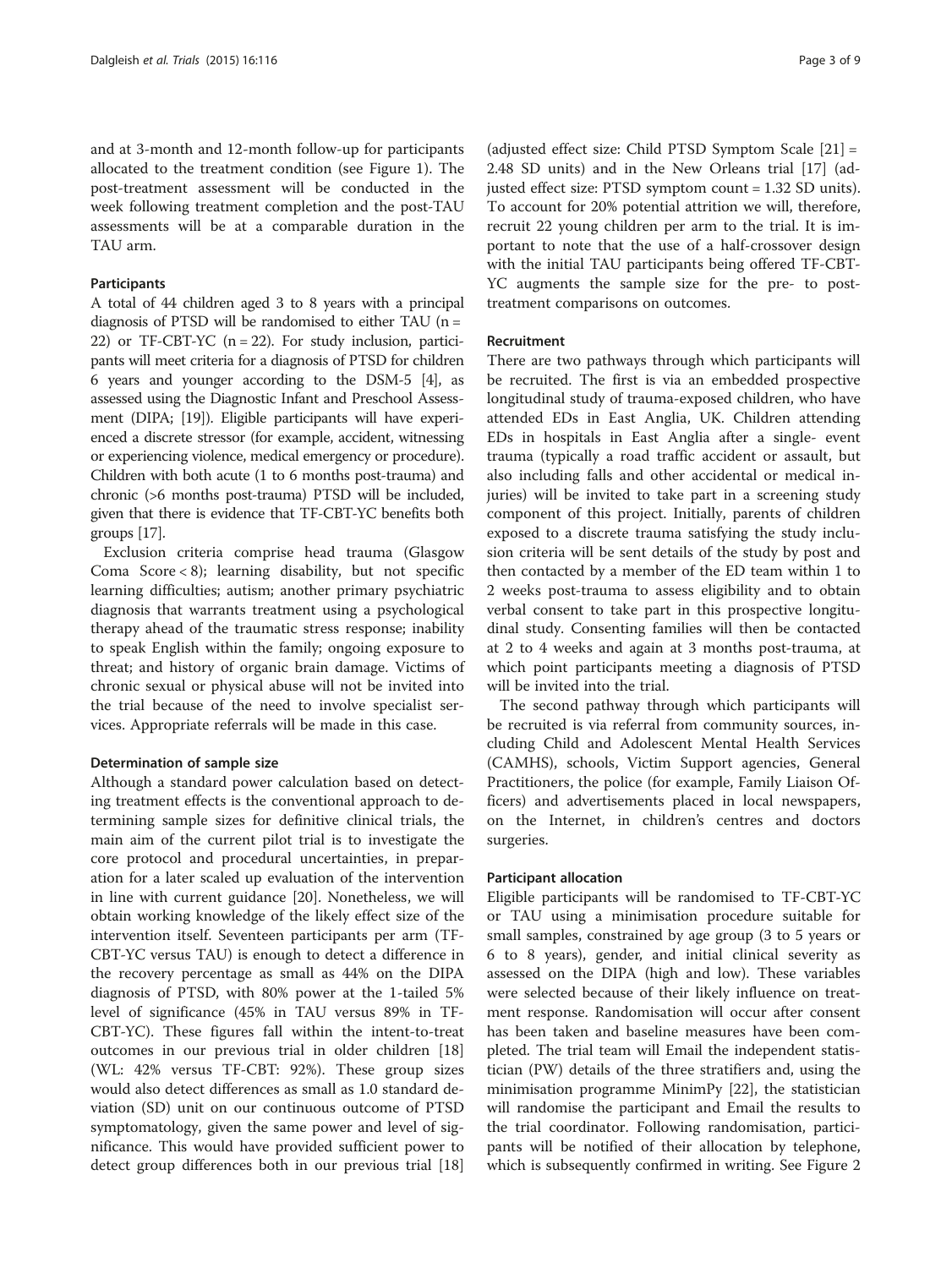<span id="page-3-0"></span>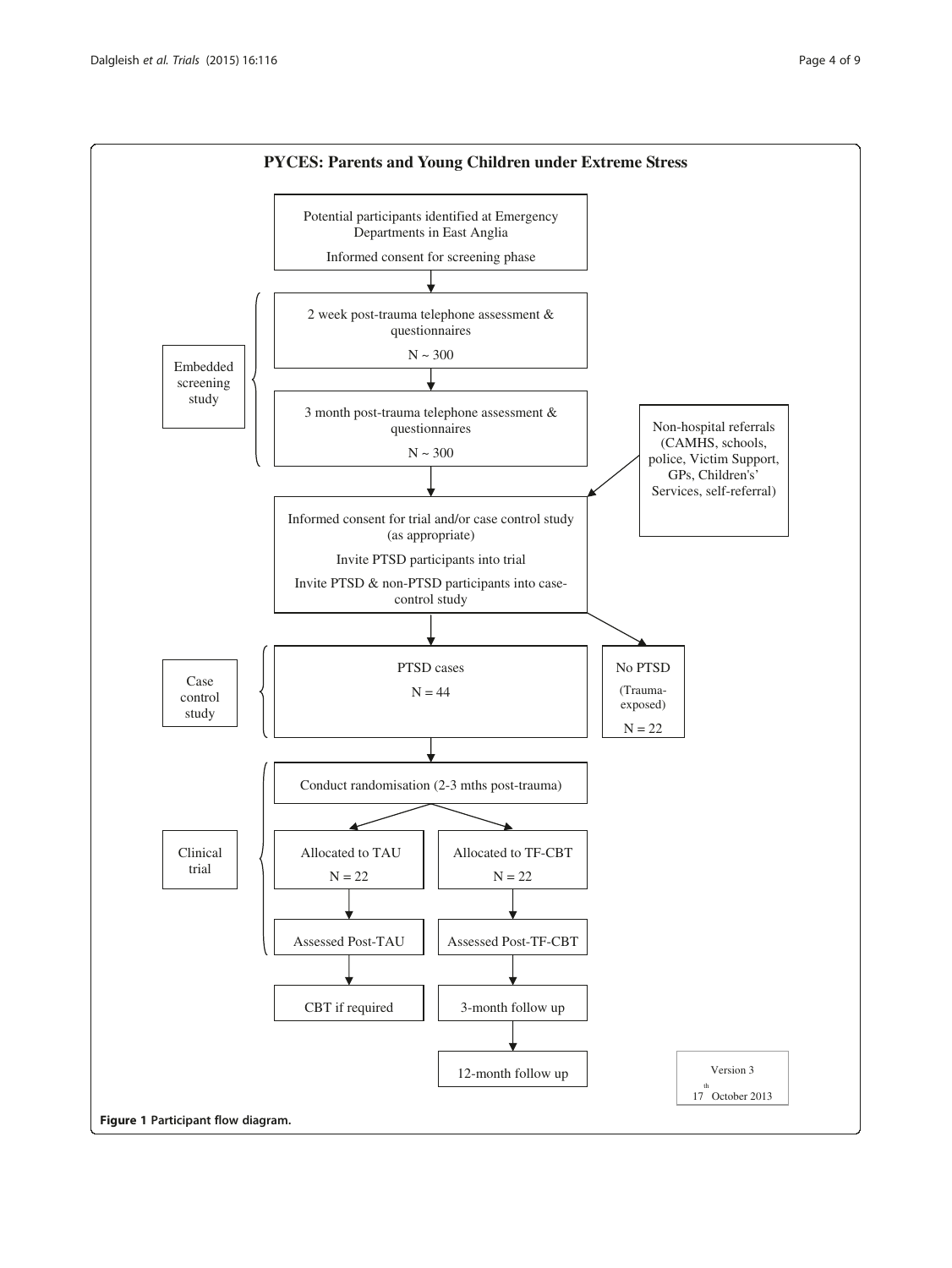for the Consolidated Standards of Reporting Trials (CONSORT) diagram.

#### Interventions

TF-CBT-YC is a structured, manualised treatment, adapted from a treatment package developed for a previous trial of CBT for chronic PTSD (that is symptoms for  $> 6$  months) in children and adolescents [\[18\]](#page-8-0). This treatment is based on a cognitive conceptualisation of PTSD [[23,24\]](#page-8-0) and

specifically targets three maintaining factors of the disorder that are implicated in the aetiology of PTSD in youth: trauma memories, negative appraisals and maladaptive coping [[23\]](#page-8-0).

TF-CBT-YC is delivered to the child and parent or caregiver over 12 sessions of 60 to 90 minutes, supplemented by homework tasks. TF-CBT techniques for this age group have been derived both from our own published protocol for older children and adolescents

<span id="page-4-0"></span>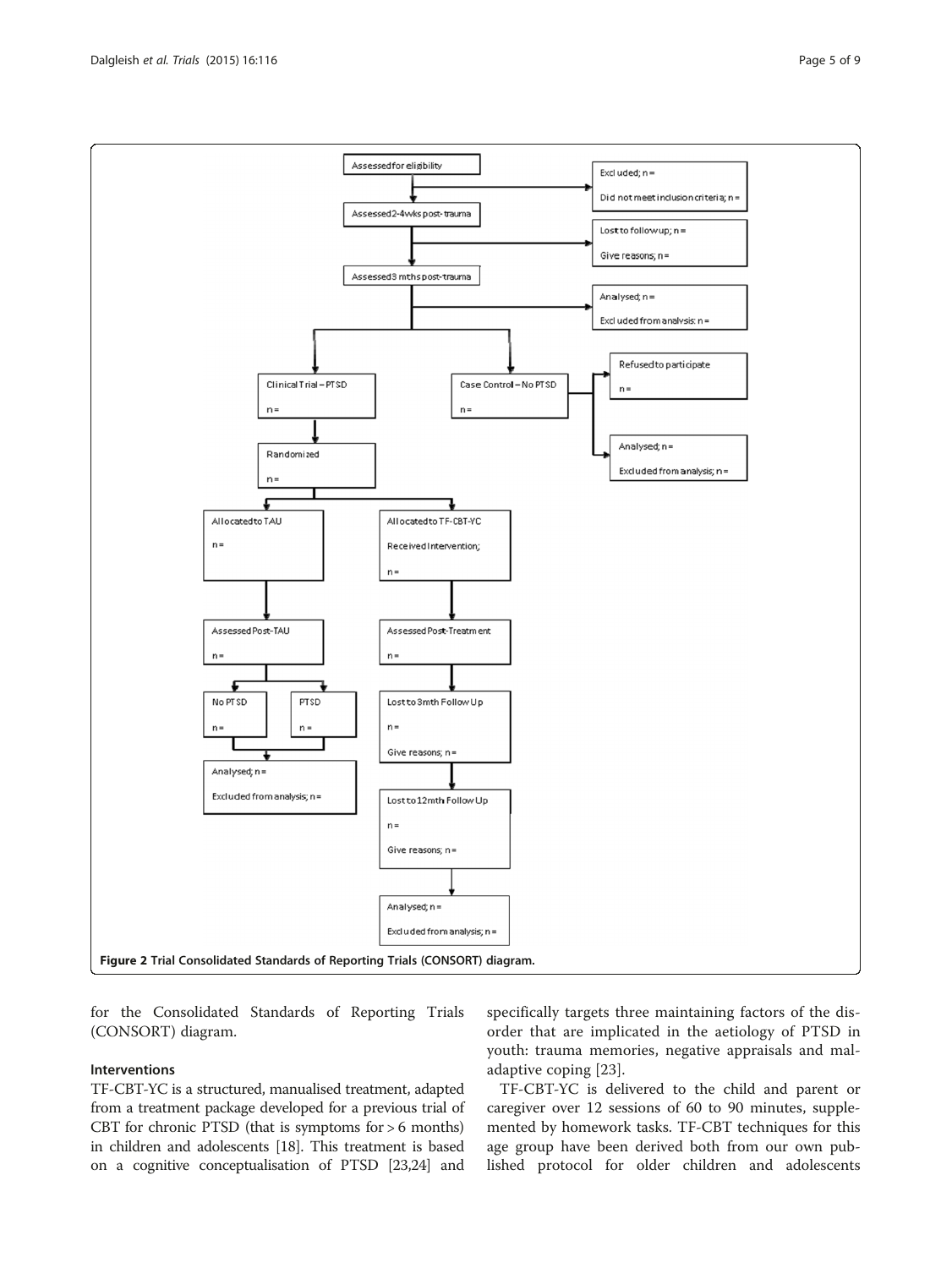developed for a previous trial [\[25](#page-8-0)], as well as the New Orleans protocol, used in the only published RCT for PTSD in this age group [[17\]](#page-8-0). Treatment materials for this trial are developmentally sensitive with more complex cognitive exercises being introduced for the older children, as appropriate, in the 6 to 8 year age range. Specific techniques for the child and/or parent/caregiver include education about PTSD, recognition of feelings, training in coping skills, graduated exposure to the trauma through imagery, drawings and in-vivo work, the development of a coherent trauma narrative, the identification and reappraisal of erroneous trauma-related beliefs, and safety planning. Three sessions take place with the child and parent/caregiver together. The remaining sessions are divided into two halves. The first half involves the therapist and child only, but information is shared with the parent or caregiver via the therapist with the child's knowledge. This facilitates parallel learning of the material and caregiver's attunement to the child's needs and feelings. The second half of each session involves just the therapist and parent or caregiver and provides a forum to discuss any problems, to assist the therapist in developing an understanding of the child's behaviour outside of the session, and to plan and troubleshoot the homework assignments.

Participants in the TAU arm do not initially receive any TF-CBT from the trial team. However, they are able to continue any therapeutic input they have already during this period, and any for which they are newly referred, and if at post-treatment assessment the child still meets criteria for PTSD, they are then offered TF-CBT-YC, exactly as described above.

#### Treatment integrity

Clinical psychologists will deliver the intervention. Fidelity and clinical adherence will be established through continued monitoring and independent rating. Specifically, clinicians will complete a modified version of the Therapist Fidelity Checklist (TFC; [\[26\]](#page-8-0)), which is a session-by-session measure of compliance with the protocol, and these will be evaluated during weekly clinical supervision. In addition, treatment sessions will be video-taped and all assessments audio-taped. A random sample of 20% of recordings will be reviewed by the lead developer of TF-CBT (PS), who is not involved in dayto-day running of the trial.

#### Measures

#### Primary clinical outcomes

The primary outcome will be recovery from PTSD using the DIPA at post-treatment. The DIPA is a psychometrically robust parental report semi-structured interview designed for this age group [\[19](#page-8-0)].

#### Secondary clinical outcomes

As secondary outcomes, DIPA PTSD at 3-month and 12-month follow-ups, effects on co-morbid diagnoses (assessed with the DIPA) and changes on the parentcompleted Young Child PTSD Checklist [\[26](#page-8-0)], the Pediatric Emotional Distress Scale (PEDS; [\[27](#page-8-0)]), and the Preschool Feelings Checklist (PFC: [\[28](#page-8-0)]), will be evaluated. These questionnaire measures provide continuous assessment of psychological symptoms of PTSD symptoms, general distress, and emotion functioning, respectively. Participants across both trial arms complete these questionnaires at baseline and post-treatment, with the trial arm also completing the measures at 3-months and 12-months post-treatment.

#### Additional outcomes

Broader efficacy will be considered with regard to treatment outcome, treatment acceptability, and costeffectiveness. Data to assess these additional outcomes will include qualitative, quantitative and health economics data as detailed below.

#### Semi-structured interviews

Treatment outcome will be evaluated using quantitative measurement of potential PTSD symptom reduction from pre- and post-treatment as noted above, as well as an embedded qualitative study to elicit parents' and children's lived experiences of treatment. Semi-structured interviews will be conducted with a small sub-section  $(n \approx 15)$  of those involved at different stages of the trial; specifically, treatment completers, treatment noncompleters, treatment non-consenters and those who went from TAU to TF-CBT-YC. The aim is to garner the views of those who received treatment, either immediately, or after TAU. The views of those who did not consent or withdrew from the trial will also be sought to help us to understand the reasons for this. Interviews will cover topics that include: parents' and children's experience of the assessment process; treatment sessions; homework tasks; the practicalities of receiving treatment and perceived treatment impact. They will be conducted at 3 months post-treatment, or at 3 months following withdrawal from the study. It is acknowledged that this may be difficult in the case of those withdrawing or not consenting to be part of the study and, therefore, interviews may be conducted earlier as appropriate. Interviews will be conducted face-to-face, unless a participant declines, at which point a telephone interview will be offered.

#### Additional quantitative measures

Feasibility and acceptability of the intervention will be assessed through a mixture of quantitative and qualitative methods. The feasibility and acceptability of TF-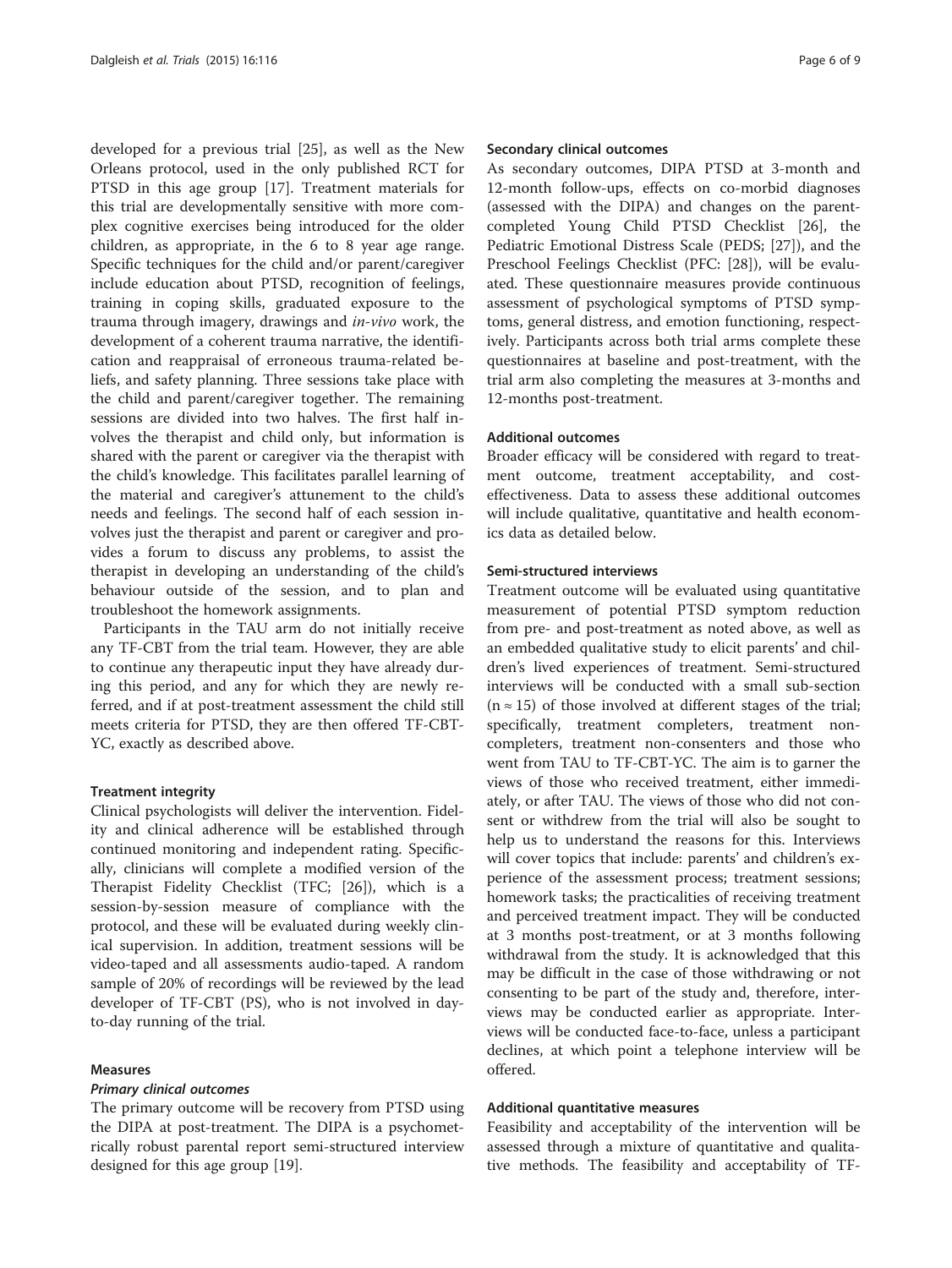CBT-YC will be examined in three ways. First, a modified version of the clinician-completed Adaptability Checklist-Child (ACC16; [[26](#page-8-0)]) will be used, which is a quantitative feasibility measure of the child's ability to engage with and benefit from the different components of TF-CBT-YC (also used in the previous trial conducted in the USA, [[17](#page-8-0)]). Second, treatment credibility items and the Therapeutic Alliance Scale [\[29,30\]](#page-8-0) will be completed by parents or carers with their child's input, at mid-treatment and post-treatment, to give an overview of the acceptability of the treatment to the child and their parents or carers. Third, a semi-structured interview as described above examines aspects of treatment feasibility and acceptability.

#### Health economics measures

Data collection for the health economic evaluation will take a broad societal perspective, recording all hospital, community health and social services usage. Productivity losses resulting from time off work by parents or carers as a consequence of their child's PTSD will be calculated using the human capital approach, a multiplication of days off work due to illness by the individual's salary level [\[31\]](#page-8-0). Data will be collected using a structured questionnaire adapted for this study but based on the Child and Adolescent Service Use Schedule (CASUS), an instrument previously used in a trial of CBT for major depressive disorder in adolescents [[32](#page-8-0)]. Data on TF-CBT-YC contact time and on indirect time (for example, supervision) spent delivering the intervention will also be collected. Cost information will be taken from national publications. Together, these data will allow us to test our resource utilisation instruments and permit preliminary estimates of TF-CBT-YC's potential cost-effectiveness.

#### Methodological aspects

#### Data collection

Quantitative outcome variable data for the trial will be collected at baseline, post-treatment, 3-month and 12 month follow-up. Qualitative interview data on treatment completers will be collected at 3-month follow-up, except in the case of participants who drop out earlier who will be followed-up as appropriate. Health economics data will be collected retrospectively (for the preceding 3-months) at all 4 assessment time points.

#### Blinding

Outcome assessments are conducted by independent raters from The Cambridge Centre for Affective Disorders (C2:AD) who have no therapeutic relationship with the patients and are blind to treatment condition. The independent raters are psychology graduates, postdoctoral psychologists and clinical psychologists. All have received additional training specifically in the use of the outcome assessments, the opportunity to listen to conducted assessments and have direct feedback on their assessments through supervision. Further to this, a randomly selected 20% of recordings will be reviewed by the lead developer of TF-CBT (PS).

Double-blinding of patients and therapists is not possible due to the nature of the trial (that is a psychological intervention). Under no circumstance will unblinding of patients or therapists be possible because they are not blind to intervention allocation.

#### Statistical analysis plan

Initial analyses of the quantitative primary and secondary outcome data will be conducted on an intent-totreat basis, with subsequent analyses being per protocol (based on attendance at 50% of offered sessions), and carried out by the trial statistician (PW) following CON-SORT standards [[33\]](#page-8-0). Comparisons will be made across groups on all outcome measures. For the continuous scales, repeated measures analyses of variance (ANO-VAs) will be used without adjustment in the first instance, and then adjusting for baseline levels of the relevant measures as covariates if indicated. For the caseness measure of PTSD, non-parametric analyses will be used (for example, Chi square/Fisher's exact test).

Qualitative interview data will be analysed using thematic analysis [[34](#page-8-0)], facilitated by NVivo 8 software (QSR International). For the health economic data, mean estimated treatment costs in the two trial arms will be compared using ANOVA and the robustness of the parametric tests confirmed using bootstrapping. The primary analysis will explore cost-effectiveness in terms of loss of PTSD diagnosis (that is 'recovery'). If a significant difference in the primary outcome is observed between the two treatment arms, cost-effectiveness will be explored through calculation of an incremental cost-effectiveness ratio and sensitivity analyses.

#### Monitoring and data management

As a Phase I trial, a Data Management Committee was considered unnecessary and the trial team is, therefore, responsible for monitoring and data management. Data will be monitored for completeness, consistency, and plausibility using spot checks and plausibility checks carried out by the trial statistician. The trial lead, statistician, and trial coordinator will have full access to the final trial dataset. The study data will be reported in line with current CONSORT recommendations [\[33\]](#page-8-0).

#### Safety aspects

Adverse events refer to unwanted medical events (for example, worsening symptoms) occurring throughout the trial, regardless of whether they are causally related to the trial procedures. Adverse events are managed in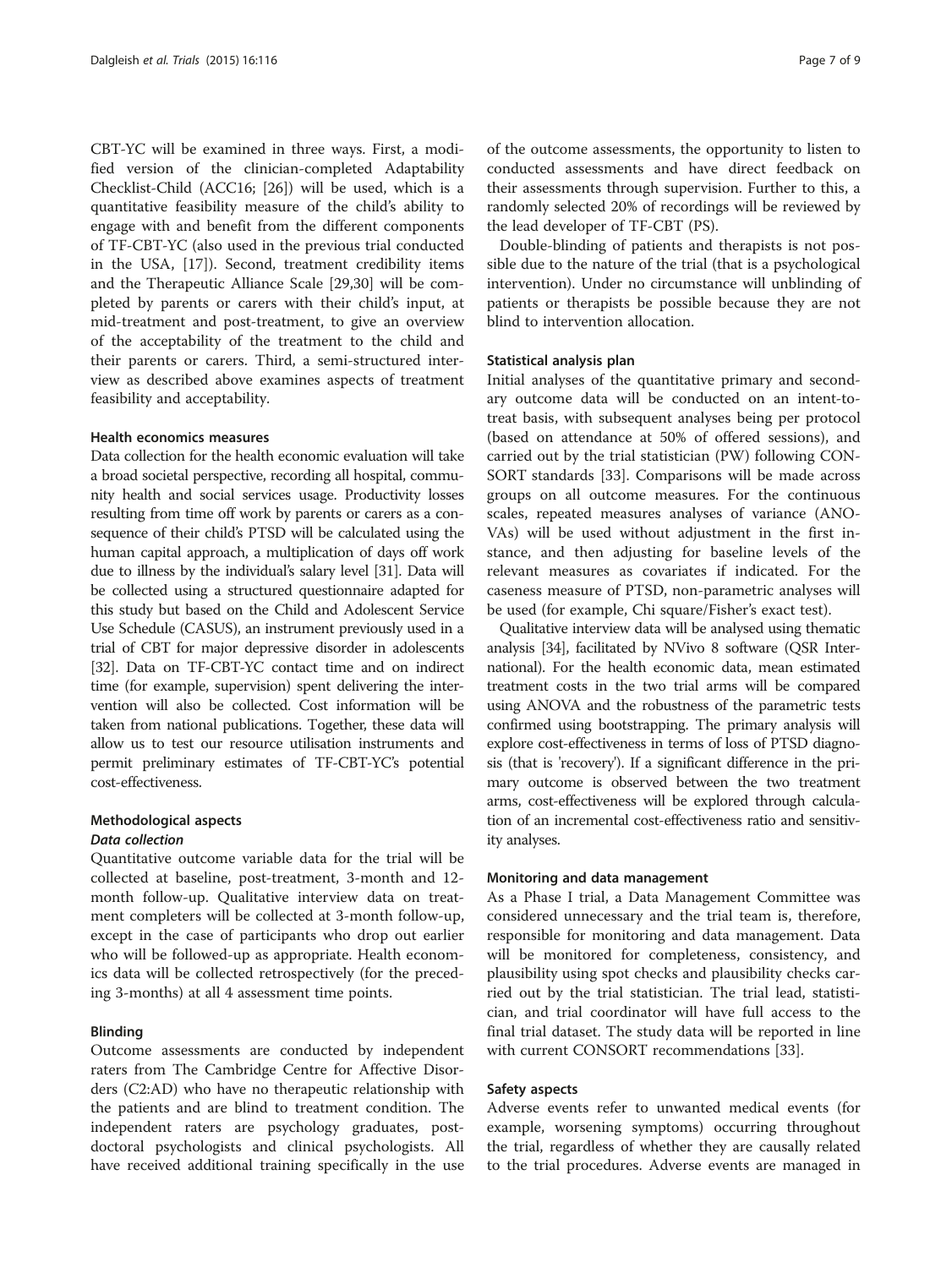line with UK Medical Research Council (MRC) guidelines [[20,35,36\]](#page-8-0) and, in the unlikely case of an adverse event, will be documented appropriately. Precautions have been taken to reduce the likelihood of adverse events occurring; for example, the interventions are delivered by clinical psychologists experienced in the management of risk and the treatment of PTSD and comorbid disorders. In the case of any adverse events, participation in the trial will be discussed with the child and their parents to ensure the best outcome is achieved for the individuals involved. The trial is underwritten by the UK MRC in the case that any individual suffers harm or requires post-trial care.

#### Ethical approval and protocol amendments

The project has received NHS ethics approval (Cambridge South Research Ethics Committee, MREC number 12/EE/ 0458) and local research governance approval has been obtained for all recruiting sites; Table 1 includes a list of sites and the approvals in place. The study personnel, a Trial Management Group and a Trial Steering Committee will ensure that the study is conducted within appropriate NHS and professional ethical guidelines. Good Clinical Practice training will have been undertaken by all those directly involved in running the study. Full informed consent will have been obtained from all participating families. Protocol amendments will be circulated to the board of ethics, research and development, and trial team. Relevant adjustments will be made to any published protocol.

#### Confidentiality

All participants will give written informed consent prior to being assessed for eligibility to be included in any part of the study. To maintain confidentiality, all participants

|  |  |  |  | Table 1 List of recruitment sites and approvals |  |  |  |
|--|--|--|--|-------------------------------------------------|--|--|--|
|--|--|--|--|-------------------------------------------------|--|--|--|

| <b>Recruitment site</b>                     | <b>Site-Specific</b><br>Information (SSI)* | <b>Participant Identification</b><br>Centre (PIC)* |  |  |
|---------------------------------------------|--------------------------------------------|----------------------------------------------------|--|--|
| <b>MRC CBU</b>                              | √                                          |                                                    |  |  |
| <b>HSB</b>                                  | ✓                                          |                                                    |  |  |
| <b>CPFT</b>                                 | √                                          |                                                    |  |  |
| <b>CUH</b>                                  |                                            |                                                    |  |  |
| West Suffolk Hospital                       |                                            |                                                    |  |  |
| Cambridgeshire PCT                          |                                            |                                                    |  |  |
| Bedfordshire PCT                            |                                            |                                                    |  |  |
| West Essex PCT                              |                                            | ✓                                                  |  |  |
| Norfolk PCT                                 |                                            | ✓                                                  |  |  |
| Peterborough Hospital                       |                                            |                                                    |  |  |
| Cambridgeshire<br><b>Community Services</b> |                                            |                                                    |  |  |

\*Whether a site had an SSI or PIC was guided by local Research and Development preference and the type of recruitment carried out at that site. PCT, Primary Care Trust.

are given a trial number so that personally identifiable information is not linked to assessment or trial information.

#### Dissemination policy

There are no publication restrictions and findings will be disseminated broadly to participants, healthcare professionals, the public, and other relevant groups.

#### Discussion

PTSD is a distressing and debilitating mental health condition. If left undiagnosed and untreated, PTSD can take a chronic course and lead to significant functional impairment [[13](#page-8-0)]. TF-CBT is an evidence-based treatment with demonstrated efficacy for older children, adolescents and adults [[25\]](#page-8-0). However, there is no evidence base for its efficacy in younger children. There has been a growing recognition of the need to develop an age appropriate treatment model for younger children; this exploratory RCT meets this objective. The timely nature of this trial is underscored by the inclusion of a preschool age criteria included in the recent DSM-5, reflecting the growing recognition that PTSD in this age group needs to be addressed.

Data evaluating the effectiveness of TF-CBT-YC will provide an initial step towards providing an empirical base for the treatment of young children with PTSD. If superiority to TAU can be demonstrated, the results from this trial will support the need for a fully powered definitive trial to examine TF-CBT-YC as the treatment of choice for young children with PTSD. Not only is this trial needed to examine efficacy, feasibility and acceptability, but the economic evaluation of this treatment will determine its cost-effectiveness over the medium to long term and, therefore, TF-CBT-YC's applicability to delivery through NHS channels. Accordingly, TF-CBT-YC has the potential to bring benefits to young children affected by PTSD, but also to the health system more broadly.

#### Trial status

Recruitment started in July 2013.

#### Abbreviations

ACC: Adaptability Checklist-Child; ANOVA: analysis of variance; C2:AD: The Cambridge Centre for Affective Disorders; CAMHS: Child and Adolescent Mental Health Services; CASUS: Child and Adolescent Service Use Schedule; CONSORT: Consolidating Standards of Reporting Trials; CPFT: Cambridgeshire and Peterborough NHS foundation trust; CUHFT: Cambridge University Hospitals NHS Foundation Trust; DIPA: Diagnostic Infant and Preschool Assessment; DSM-5: Diagnostic and Statistical Manual of Mental Disorders - 5th Edition; ED: Emergency Department; (MRC) CBSU: (Medical Research Council) Cognition and Brain Sciences Unit; NHS: National Health Service; NICE: National Institute for Health and Care Excellence; PEDS: Pediatric Emotional Distress Scale; PFC: Preschool Feelings Checklist; PTSD: post traumatic stress disorder; RCT: randomised controlled trial; REC: Research Ethics Committee; TAU: treatment as usual; TFC: Therapist Fidelity Checklist; TF-CBT: trauma-focused cognitive behaviour therapy; TF-CBT-YC: TF-CBTyoung children.